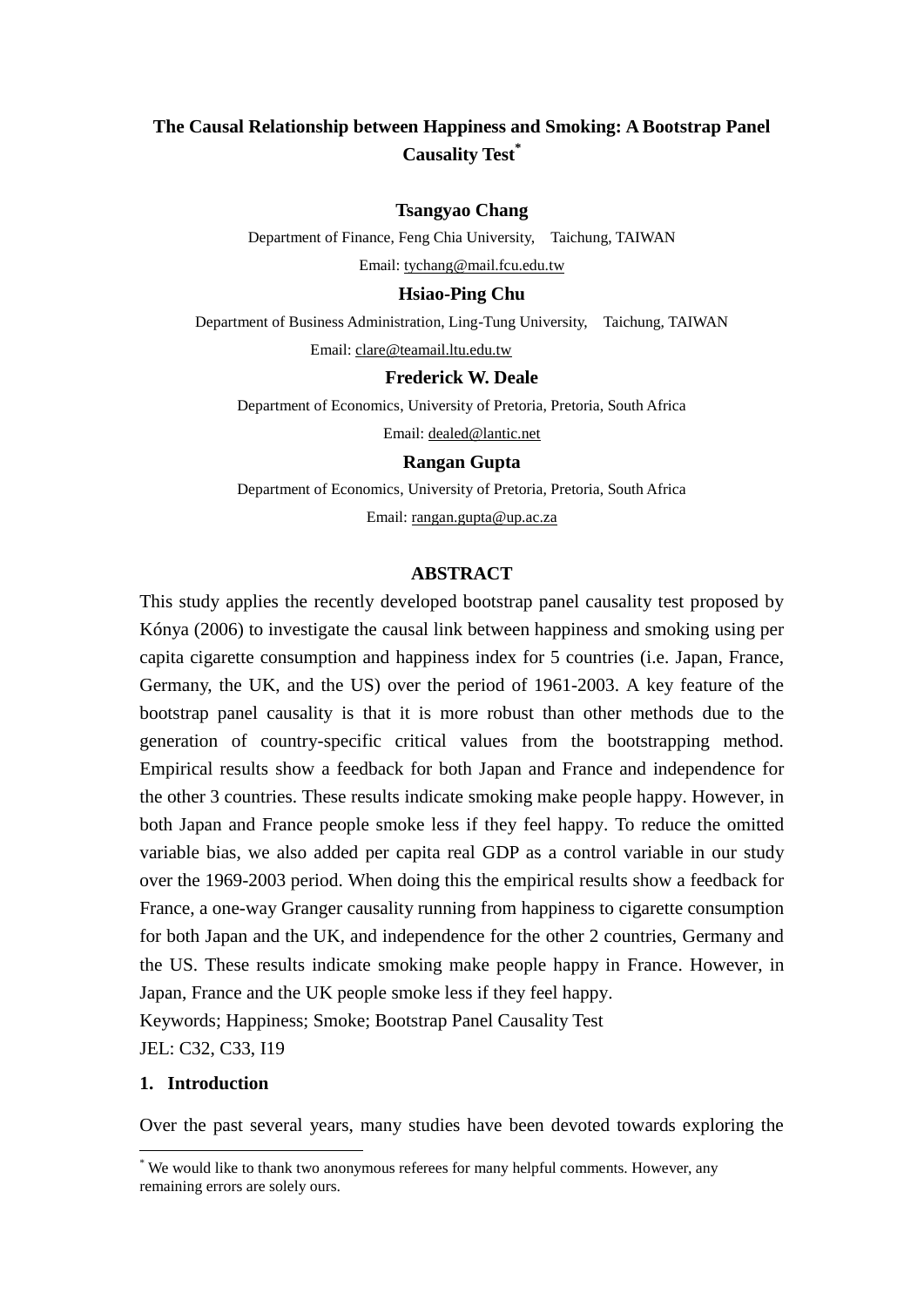relationship between happiness and economic factors such as unemployment, income, and inequality (see, i.e., Ohtake, 2012; Lee et al., 2013; Ramos, 2014). However, with the exception of Moore (2009), none have been done on the causal link between happiness and smoking behaviour.

The study of the causality between smoking and happiness remains an important issue for policymakers who have for years introduced taxes, bans or other laws to reduce smoking as the links between smoking and health has been thoroughly explored and the negative externalities pointed out (Chaloupka et al. 1995, Budak et al., 2006; Goyel and Nelson, 2006; Goyel, 2007). In light of the negative health effects, which is public knowledge, the question remains as to why then people smoke? One possible reason as investigated by Moore (2009) is that smoking could lead to happiness. But its is also possible that the causality can run the other way round.

Against this backdrop, ourstudy makes the first attempt to study the causal nexus between smoking and happiness using data for Japan, France, Germany, the UK and the US over the period 1961-2003. We apply the bootstrap panel causality method proposed by Kónya (2006) in order to measure the determinants of causality between smoking and happiness. Note that Moore's (2009) analysis was based on a panel of survey data for British households. Though informative, we believe cross-country studies like ours is likely to provide more information, since economic conditions and cultures vary more across countries, than within a single country.

The rest of this paper is organized as follows: Section 2 contains a literature review, section 3 presents the data used in this study while Section 4 describes the bootstrap panel Granger causality test proposed by Kónya (2006). Section 5 presents our empirical results and Section 6 concludes the paper.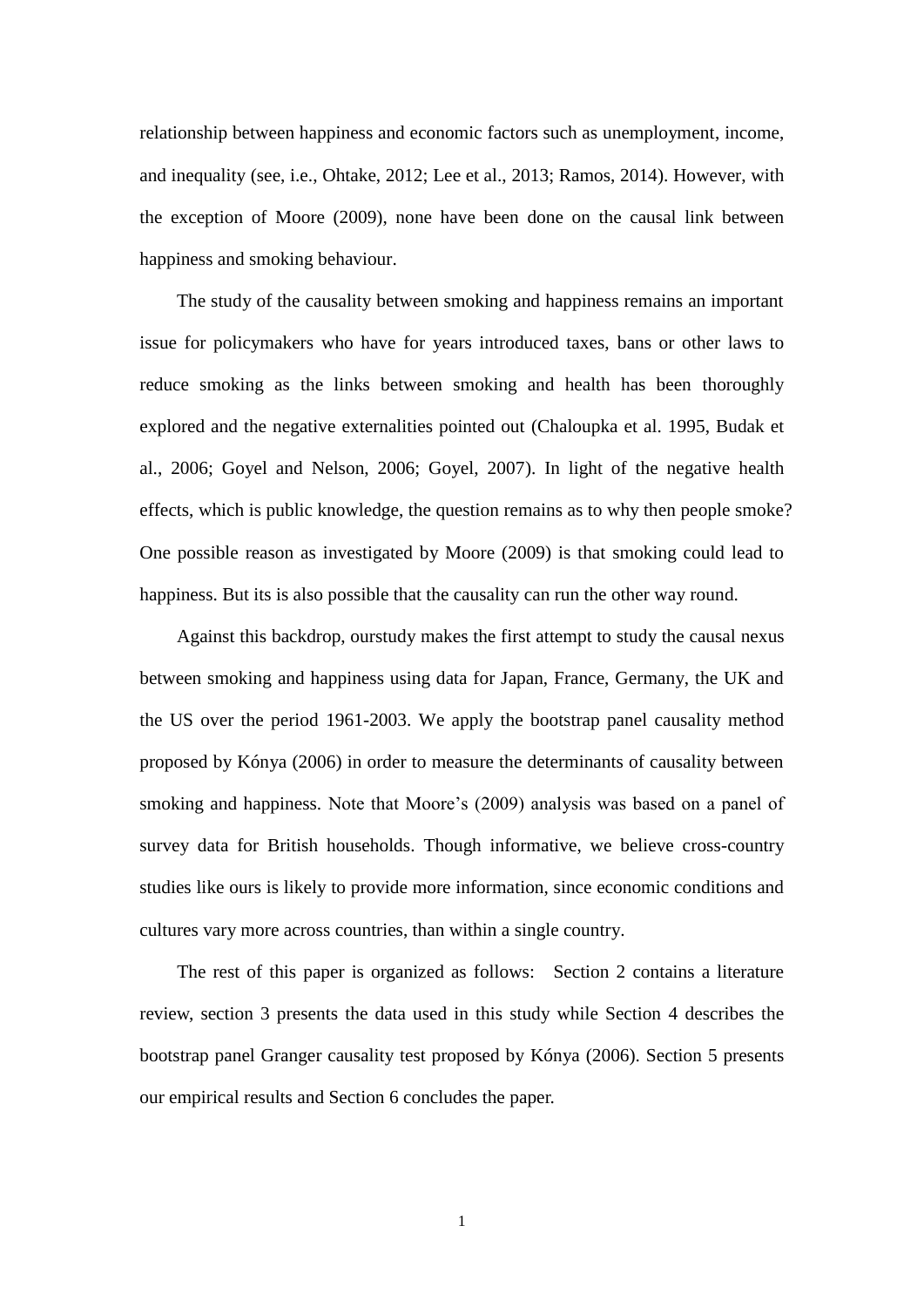#### **2. Theoretical Background and Literature Review**

As we know that both smoking and happiness can affect long-term health and the relationship between happiness and smoking is a complex issue (Moore, 2009). Empirical evidence suggests that smoking can act as a coping measure when perceived levels of stress increase (Kassel et al., 2003). Depressed smokers are less likely to quit (Anda et al., 1990) and cessation can promote depression (Covey et al., 1997). However, on the other hand, Goel (2014) found that greater economic stress will lower cigarette smoking.

Smokers who are in periods of abstinence may have reduced levels of happiness when compared to their non-smoking peers (Dawkins et al., 2007) but ex-smokers who have stopped for a year or more are happier than current smokers and similar to never smokers (Shabab and West, 2012).

As we know that smoke is harmful to health and could kill people, however, there are still a lot of people that like to smoke. Why do people smoke? Based on previous research, there are four reasons that people smoke. First of all, most smokers start smoking at his or her young age. The main reason is that a teenager smokes because young people feel smoking makes them look mature. Since teenagers see older people around them smoking, especially their parents and relatives, they smoke to act like the elderlypeople they see around them. If their friends or peers smoke, they may feel pressurized into behaving the same way. The second reason is the excitement of experimenting with something which is forbidden. In most countries, it is against the law for anyone under 18 years of age to smoke. Usually parents do not allow their under age teenagers to smoke as well. Therefore, smoking becomes very attractive. It is exciting to get cigarettes and sneak away to smoke without being caught. However, adults smoke for some other reasons. They may have a lot of stress and pressure because of economic and personal problems. They may be unemployed or working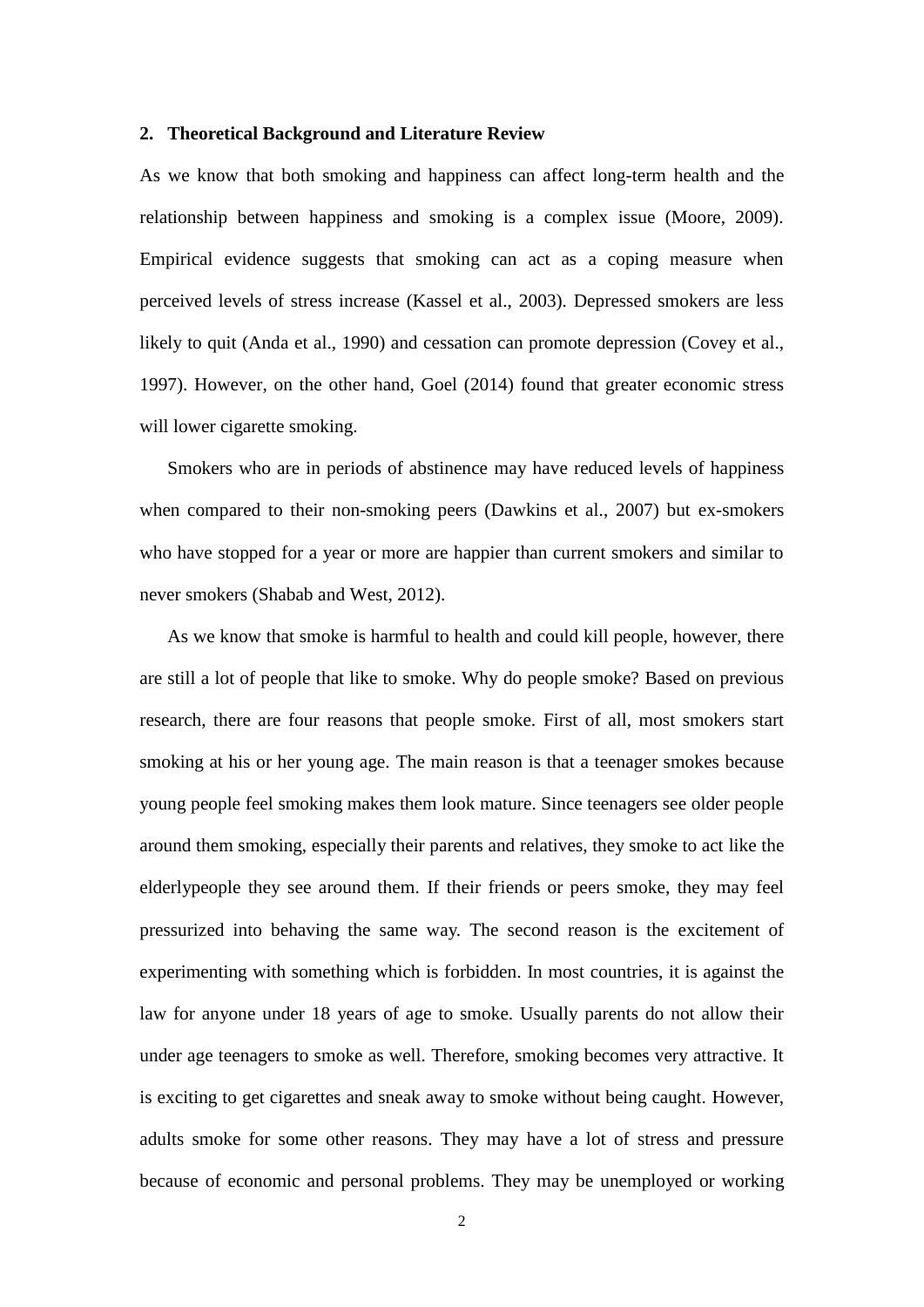without making enough money to take care of themselves and their families. They may be homeless, or they may be dealing with alcohol or cocaine/heroin addictions. Some may be in bad marriages or relationships in which there is physical and/or verbal abuse. All these people may smoke to feel relaxed or to give them energy while going through a hard time.

Whether young or old, some people smoke to control their weight. Smokers, on average, weigh seven pounds less than non-smokers. Smoking reduces a person's appetite. It lessens his/her sense of taste and smell. This could be why ex-smokers gain weight after quitting cigarettes. Finally, there are people who say they love to smoke because smoking gives them pleasure. It just makes them feel good. Shahab and West (2012) finds that ex-smokers are happier than current smokers among Chinese adults in Hong Kong. Fidler and West (2011) also point out that enjoyment and addiction are the two major reasons why people continue to smoke despite the ever-evident health hazard.

Our study focuses on the last reason to see whether smoking makes people happier or happier people tends to smoke more by employing a boostrap panel Granger causality test proposed by by Kónya (2006) using data from Japan, France, Germany, the UK, and the US over 1961 to 2003.

## **3. Data**

We used annual data for per capita consumption and happiness index for Japan, France, Germany, the UK and the US over the period of 1961-2003. Data for per capita cigarette consumption is from the Earth Policy Institute data centre and is available for download at: [http://www.earth-policy.org/data\\_center/C26.](http://www.earth-policy.org/data_center/C26) Data for the Happiness Index is measured in terms of average level of life satisfaction and is sourced from the Trend in Nations from the World Database of Happiness.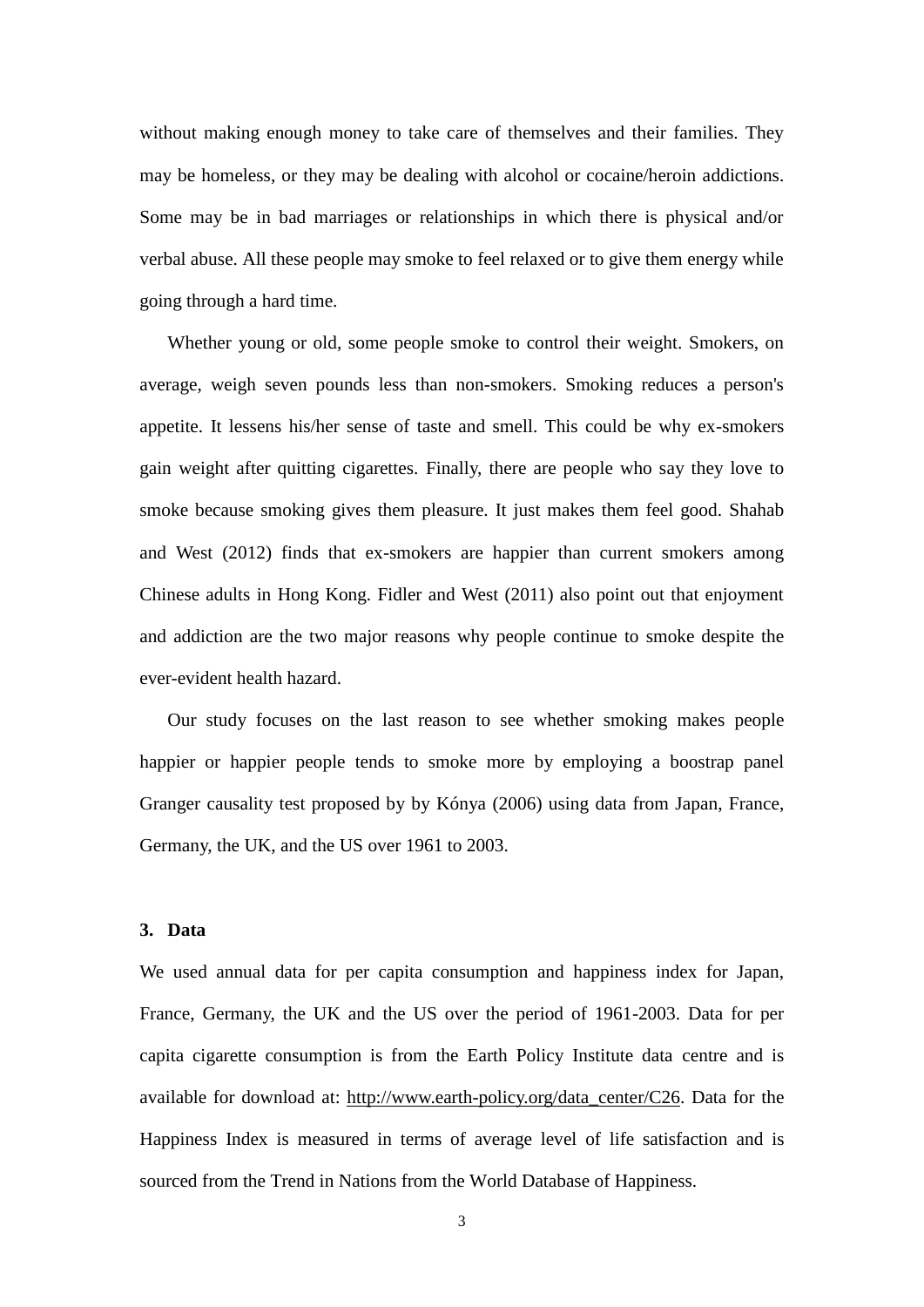| country              | Mean    | Max.    | Min.    | Std. Dev. | Skew.   | Kurt. | $J.-B.$  |
|----------------------|---------|---------|---------|-----------|---------|-------|----------|
| Japan                | 2397.23 | 2743.70 | 1419.97 | 372.60    | $-1.29$ | 3.39  | 12.29*** |
| France               | 1487.17 | 1749.50 | 1044.10 | 208.60    | $-0.68$ | 2.39  | 4.04     |
| Germany              | 1805.25 | 2089.89 | 1319.36 | 194.83    | $-0.81$ | 2.84  | $4.77*$  |
| United Kingdom       | 1920.30 | 2521.14 | 1248.92 | 381.57    | $-0.07$ | 1.59  | 3.55     |
| <b>United States</b> | 2380.58 | 2872.04 | 1544.78 | 424.08    | $-0.68$ | 1.92  | $5.45*$  |

**Table 1. Summary Statistics of Cigarette Consumption Per Person**

Note: 1. The sample period is from 1961 to 2003.

2.\*\*\*, \*\*, and \* indicate significance at the 0.01, 0.05, and 0.1 levels, respectively.

| Country              | Mean  | Max.  | Min.  | Std. Dev. | Skew.   | Kurt. | $J.-B.$    |
|----------------------|-------|-------|-------|-----------|---------|-------|------------|
| Japan                | 39.80 | 44.80 | 31.54 | 3.00      | $-0.53$ | 3.12  | 2.05       |
| France               | 39.50 | 43.83 | 35.35 | 2.02      | $-0.43$ | 2.46  | 1.88       |
| Germany              | 40.01 | 44.63 | 36.33 | 2.85      | 0.14    | 1.45  | 4.41       |
| United Kingdom       | 42.23 | 48.18 | 39.19 | 1.88      | 0.99    | 4.75  | $12.60***$ |
| <b>United States</b> | 31.56 | 41.17 | 28.86 | 3.21      | 1.79    | 5.08  | $30.94***$ |

**Table 2. Summary Statistics of Happiness Index**

Note: 1. The sample period is from 1961 to 2003.

2.\*\*\*, \*\*, and \* indicate significance at the 0.01, 0.05, and 0.1 levels, respectively.

Table 1 reports summary statistics of per capita cigarette consumption for each country. We can see that Japan and France have the highest and lowest mean per capita cigarette consumption of 2, 397.23 and 1487.17, respectively. Table 2 reports summary statistics of the happiness index for each country. We can see that the UK and the US have the highest and lowest mean happiness index of 42.23 and 31.56, respectively. This means that, during the period under study, the UK was the happiest country and the US the least happy country among our sample countries.

Table 3 reports summary statistics of per capita real GDP for each country. We found that the US and Germany have the highest and lowest mean per capita real GDP of US\$30,363.04 and US\$25,053.14, respectively. Jarque-Bera test results also indicate that all the data series are normal, with the exception of per capita cigarette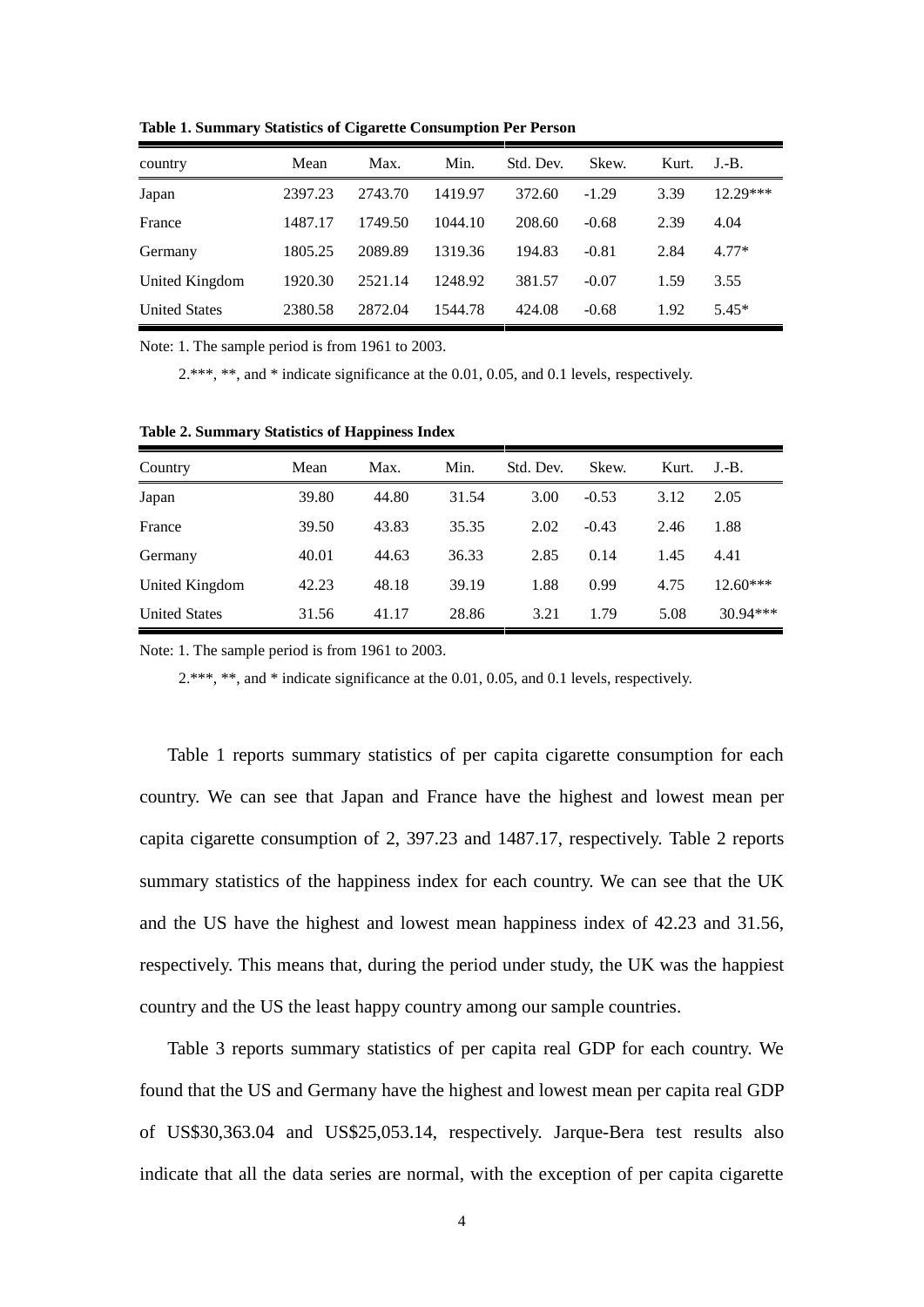consumption in Japan.

| Country              | Mean     | Max.     | Min.     | Std. Dev. | Skew.   | Kurt. | $J.-B.$ |
|----------------------|----------|----------|----------|-----------|---------|-------|---------|
| Japan                | 25429.34 | 34076.53 | 14485.51 | 6884.62   | $-0.12$ | 1.44  | 3.59    |
| France               | 25260.28 | 32788.06 | 16327.57 | 4687.93   | $-0.10$ | 2.04  | 1.38    |
| Germany              | 25053.14 | 32940.29 | 16071.73 | 5257.63   | $-0.02$ | 1.71  | 2.40    |
| United Kingdom       | 25244.53 | 36235.77 | 17448.59 | 5535.01   | 0.43    | 2.04  | 2.44    |
| <b>United States</b> | 30363.04 | 42002.23 | 21160.40 | 6475.43   | 0.28    | 1.88  | 2.30    |

**Table 3. Summary Statistics of GDP**

Note: 1. The sample period is from 1969 to 2003.

2.\*\*\*, \*\*, and \* indicate significance at the 0.01, 0.05, and 0.1 levels, respectively.

#### **4. Methodology**

<u>.</u>

# **4.1. Bootstrap Panel Causality Test.**

We applied the bootstrap panel causality method proposed by Kónya  $(2006)^{-1}$  in order to measure the determinants of causality between smoking and happiness. As emphasized by Kónya  $(2006)$ ,<sup>2</sup> the results of the bootstrap panel causality method unit root test and cointegration test are all robust. This implies that not all variables need to be tested for stationary series properties. The robust feature of bootstrap panel causality arises from the generation of country-specific critical values from the bootstrapping method. It is important to note here that the variable levels used in empirical analysis play crucial roles in determining causal linkages because differencing variables to make them stationary (i.e. using the difference form of variables) may lead to a loss of trend dynamics in the series.

The bootstrap panel causality approach of Kónya first requires estimating the described system by SUR to impose zero restrictions for causality by the Wald principle, and then requires generating bootstrap critical values. Since country specific

We refer to Kónya (2006) for more details of the bootstrapping method and of country-specific critical values.

 $2$  The alternative panel Granger causality test was developed by Hurlin (2008). The method controls for unobservable heterogeneity in panel data, but not for heterogeneity problems in cross-sectional data.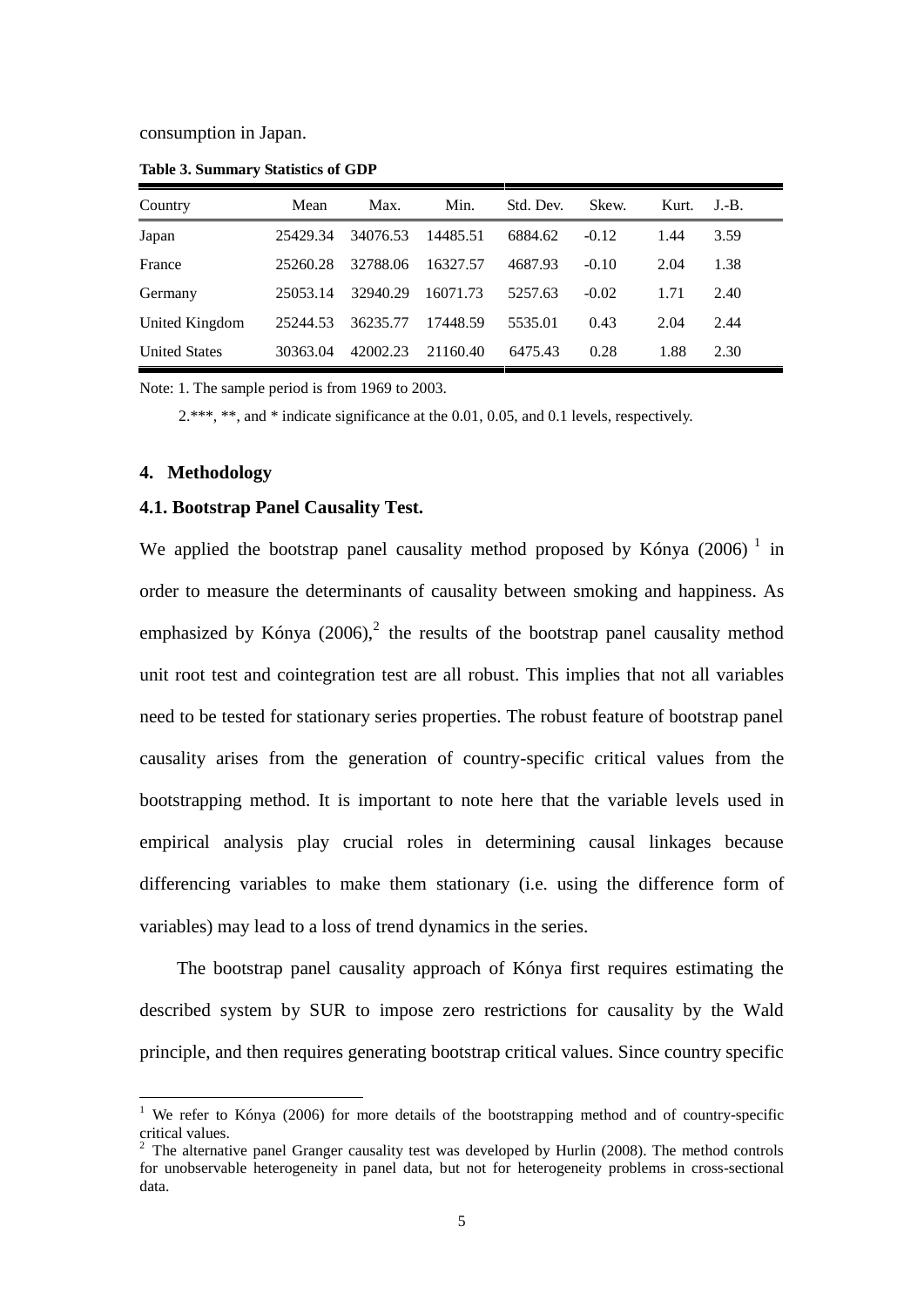Wald tests with country specific bootstrap critical values are used in the panel causality method, the Wald test does not require a joint hypothesis for all countries in the panel.

The equation system for panel causality analysis includes two sets of equations that can be written as:

can be written as:  
\n
$$
PCC_{1,t} = \alpha_{1,1} + \sum_{i=1}^{b_1} \beta_{1,1,i} PCC_{1,t-i} + \sum_{i=1}^{b_1} \delta_{1,1,i} HI_{1,t-i} + \varepsilon_{1,1,t}
$$
\n
$$
PCC_{2,t} = \alpha_{1,2} + \sum_{i=1}^{b_1} \beta_{1,2,i} PCC_{2,t-i} + \sum_{i=1}^{b_1} \delta_{1,2,i} HI_{2,t-i} + \varepsilon_{1,2,t}
$$
\n
$$
\vdots
$$
\n
$$
PCC_{N,t} = \alpha_{1,N} + \sum_{i=1}^{b_1} \beta_{1,N,i} PCC_{N,t-i} + \sum_{i=1}^{b_1} \delta_{1,N,i} HI_{1,N,t-i} + \varepsilon_{1,N,t}
$$
\n(1)

and

$$
H_{1,t} = \alpha_{2,1} + \sum_{i=1}^{b_2} \beta_{2,1,i} PCC_{1,t-i} + \sum_{i=1}^{k_2} \delta_{2,1,i} H_{1,t-i} + \varepsilon_{2,1,t}
$$
  
\n
$$
H_{2,t} = \alpha_{2,2} + \sum_{i=1}^{b_2} \beta_{2,2,i} PCC_{2,t-i} + \sum_{i=1}^{k_2} \delta_{2,2,i} H_{2,t-i} + \varepsilon_{2,2,t}
$$
  
\n
$$
\vdots
$$
  
\n
$$
\frac{b_2}{b_2} = \alpha_{2,2} + \sum_{i=1}^{b_2} \varepsilon_{2,2,i} PCC_{2,t-i} + \varepsilon_{2,2,t}
$$
 (2)

$$
H I_{N,t} = \alpha_{2,N} + \sum_{i=1}^{l_{Y_2}} \beta_{2,N,i} PCC_{N,t-i} + \sum_{i=1}^{l_{X_2}} \delta_{2,N,i} H I_{N,t-i} + \varepsilon_{2,N,t}
$$

In the equation systems (1) and (2), *PCC* refers to the indicator of per capita cigarette consumption, *HI* denotes the indicator of Happiness Index,  $N$  (=5) is the number of panel members, *t* is the time period  $(t=1,...,T)$ , and *l* is the lag length. In this regression system, each equation has different predetermined variables and the error terms might be cross-sectionally correlated; hence we can view these sets of equations as an SUR system. To test for Granger causality in this system, alternative causal relations for each country are likely to be found: (i) there is one-way Granger causality from *HI* to *PCC* if not all  $\delta_{1,i}$  are zero, but all  $\beta_{2,i}$  are zero; (ii) there is one-way Granger causality from *PCC* to *HI* if all  $\delta_{1,i}$  are zero, but not all  $\beta_{2,i}$  are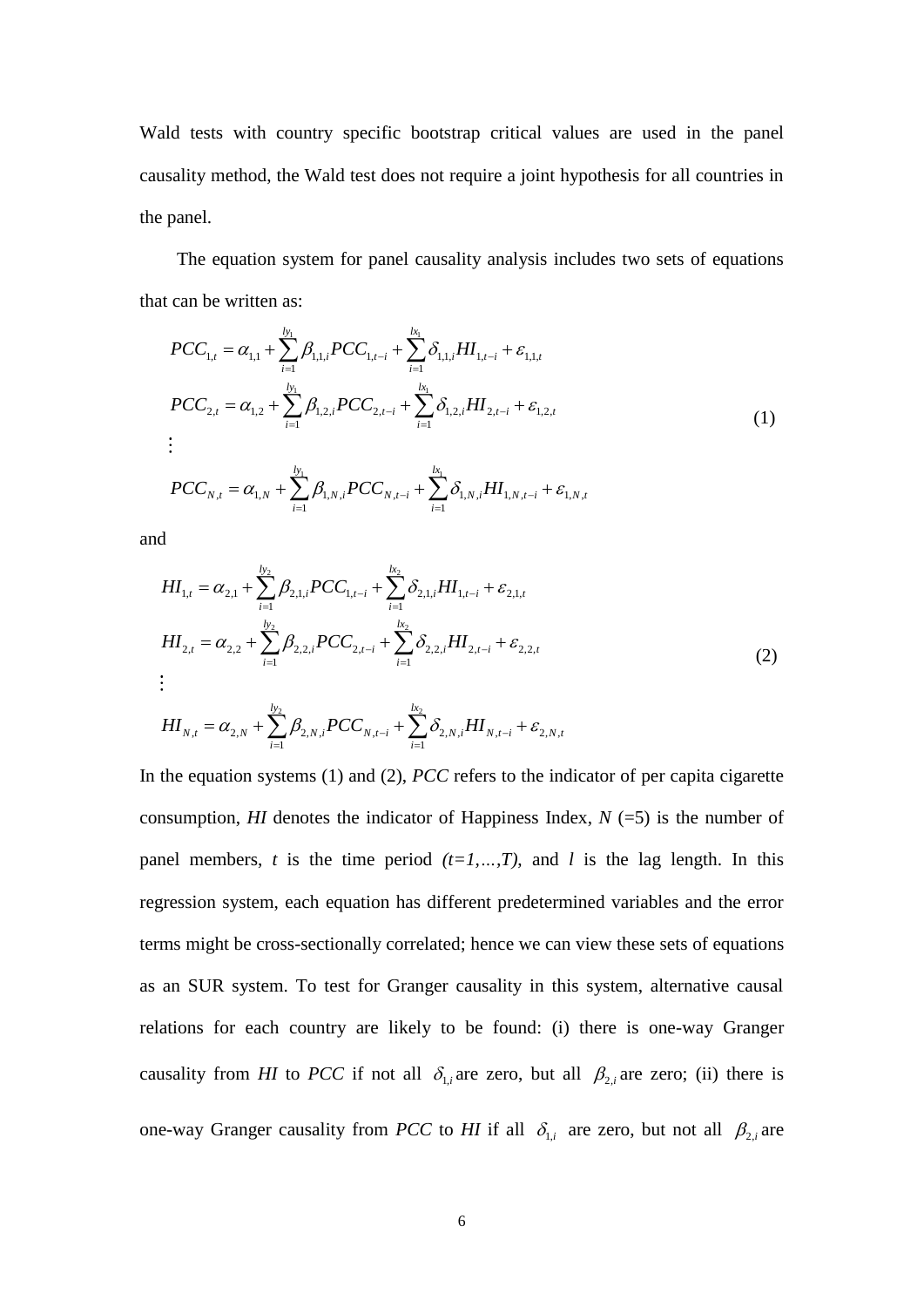zero; (iii) there is two-way Granger causality between *HI* and *PCC* if neither  $\delta_{1,i}$  nor  $\beta_{2,i}$  are zero; (iv) there is no Granger causality between *HI* and *PCC* if all  $\delta_{1,i}$  and  $\beta_{2,i}$  are zero.

Before proceeding with the estimation, the optimal lag lengths must be determined.<sup>3</sup> Since the results from the causality test may be sensitive to the lag structure, determining the optimal lag length(s) is crucial for the robustness of the empirical findings. In a large panel system, lag lengths and numbers of independent variables can cause a substantial computational burden. Following Kónya (2006), maximal lags are allowed to differ across variables but need to be the same across equations. In our paper, the regression system is estimated by each possible pair of  $ly_1$ ,  $lx_1$ ,  $ly_2$ , and  $lx_2$ ; we assume 1 to 4 lags exist, and then we choose the combinations that minimize the Schwarz Bayesian Criterion<sup>4</sup>.

#### **4.2. Cross-Sectional Dependence and Slope Homogeneous Tests**

<u>.</u>

One of the important assumptions in the bootstrap panel causality is the existence of cross-sectional dependence among the countries in the panel. In the case of cross-sectionally correlated errors, the estimator from the regression system described with the SUR is more efficient than the estimator with the pooled ordinary least squares (pooled OLS) model because the country-by-country OLS approach does not consider cross-sectional dependence. Therefore, testing for cross-sectional dependence is the most crucial issue for the selection of an efficient estimator, and

 $3\,$  Kónya (2006) pointed out this is an important step because the causality test results may depend critically on the lag structure. In general, lag decisions may cause different estimation results. Too few lags means that some important variables are omitted from the model and this specification error will usually cause incorrect estimation in the retained regression coefficients, leading to biased results. On the other hand, too many lags will waste observations and this specification error will usually increase the standard errors of the estimated coefficients, leading to inefficient results. Also, T should be greater than N.

<sup>&</sup>lt;sup>4</sup> To save space, results from the lag selection procedure are not showed in the paper but are available upon the reader's request.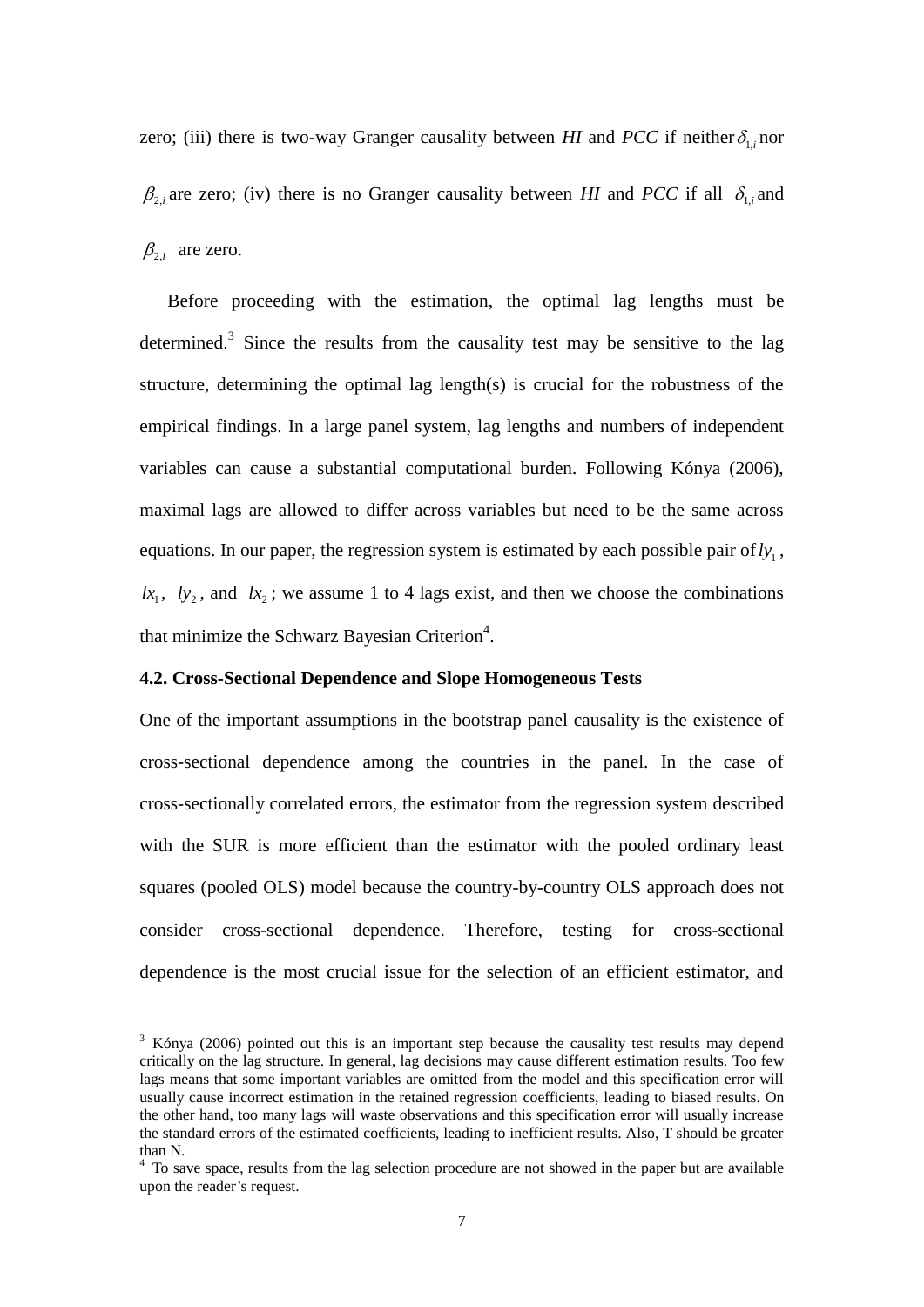hence, for the panel causality results. Another important aspect of the bootstrap panel causality approach is testing for cross-country heterogeneity. A normal approach to testing the null hypothesis of slope coefficient homogeneity against the alternative hypothesis is to apply the Wald principle. The Wald principle is valid for cases where the cross-sectional dimension (*N*) is relatively small and the time dimension (*T*) of the panel is large; the explanatory variables are strictly exogenous, and the error variances are homoscedastic. Interested readers can refer to *Chang et al*., (2014) and *Pan et al., (2014)* for details about the cross-sectional dependence and slope homogeneous tests.

#### **5. Empirical Results**

<u>.</u>

# **5.1. Cross-sectional dependence and slope homogeneity**

As outlined earlier, testing for both cross-sectional dependence and slope homogeneity in the bootstrap panel causality analysis is crucial for selecting the appropriate estimator and for imposing restrictions on causality. Accounting for cross-sectional dependence in empirical analysis is critical as countries are highly integrated and have a high degree of globalization in economic relations. Therefore, our empirical study starts by examining the existence of cross-sectional dependence and heterogeneity across the 5 countries. To investigate the existence of cross-sectional dependence, we carried out two different tests: *CD* (Breusch and Pagan, 1980) and *LM*<sub>*adj*</sub> (Pesaran et al., 2008). Based the results from Table 4, it is clear that the null hypothesis of no cross-sectional dependence is rejected at the conventional levels of significance for both without and with GDP as a control variable. Therefore, the SUR method is more appropriate than the country-by-country pooled OLS method, which is assumed<sup>5</sup> by the bootstrap panel causality approach.

<sup>&</sup>lt;sup>5</sup> The cross-sectional dependence furthermore implies that examining the causality between per capita cigarette consumption and happiness in these 5 countries requires accounting for this information in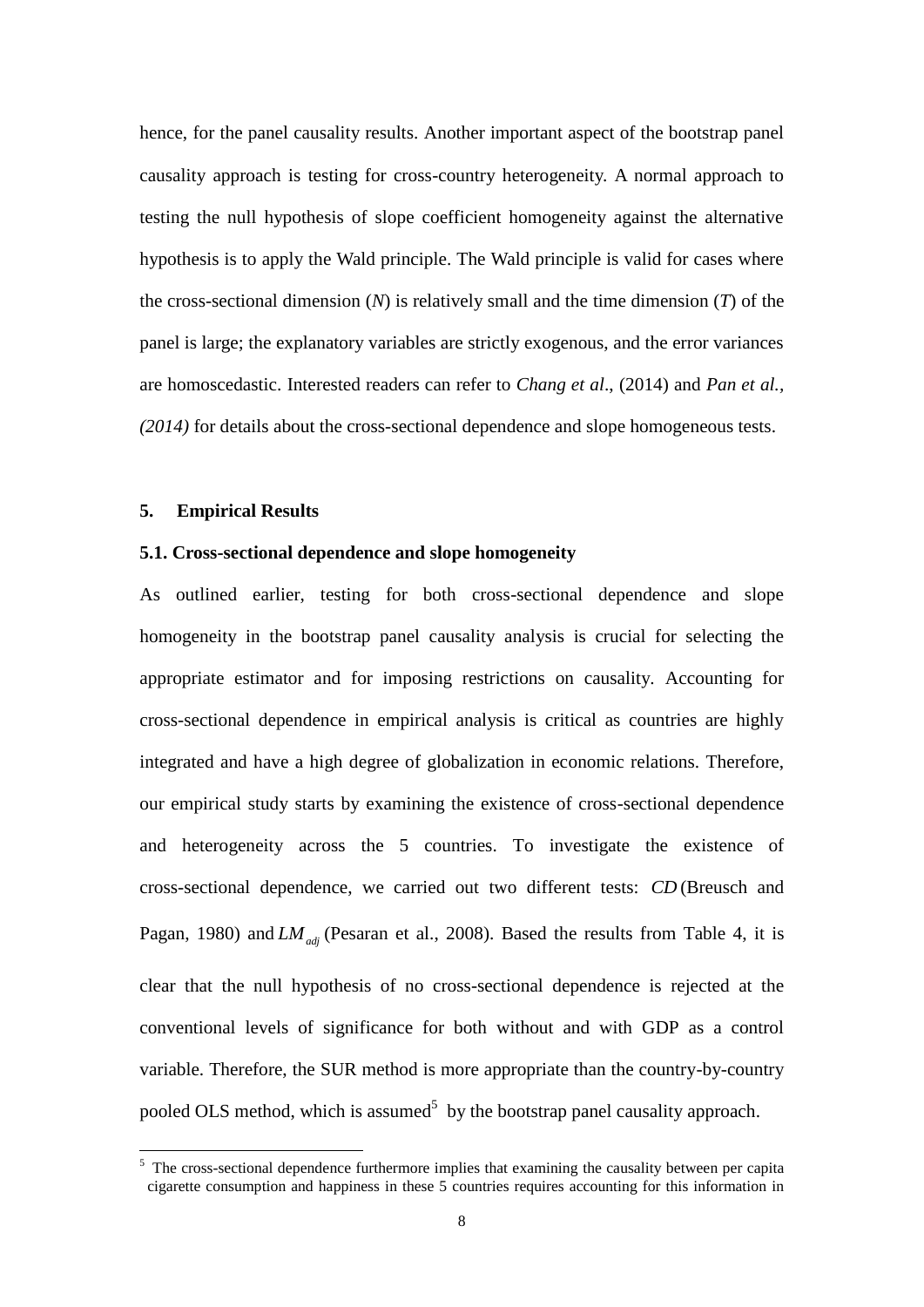| CD                      | 2.129* and $3.11*$       |
|-------------------------|--------------------------|
| $LM_{\mathit{adj}}$     | 15.606*** and $18.221**$ |
| $\Delta$                | $35.372***$ and 36.11    |
| $\Delta_{\textit{adj}}$ | 2.103* and $2.32*$       |

**Table 4. Cross-sectional Dependence and Homogeneous Tests without and with GDP as a control** 

Notes: 1. The second entries in column two corresponds to the case where GDP is included as a control variable

2. \*\*\*, \*\*, and \* indicate significance at the 0.01, 0.05, and 0.1 levels, respectively.

Results from the slope homogeneity tests of Pesaran and Yamagata (2008) also reject the null hypothesis of the slope homogeneity hypothesis (see Table 4); thus, reports support country-specific heterogeneity (for both tests of  $\Delta$  and  $\Delta_{adj}$ ) for both without and with GDP as a control variable. The rejection of slope homogeneity implies that if the panel causality analysis imposes homogeneity restrictions on the variable of interest, there will be misleading inferences. Therefore, the final result of causality between happiness and per capita cigarette consumption may differ across the selected countries. The existence of cross-sectional dependence and heterogeneity across the 5 countries supports our claim about the suitability of the bootstrap panel causality approach.

#### **5.2. Causality**

1

**variable**

The final results from the bootstrap panel Granger causality analysis are reported in

estimations of causality regressions. In the presence of cross-sectional dependence, the SUR approach is more efficient than the country-by-country OLS method (Zellner, 1962). Therefore, the estimation results obtained from the SUR model developed by Zellner (1962) are more reliable than those obtained from the country-specific OLS estimation.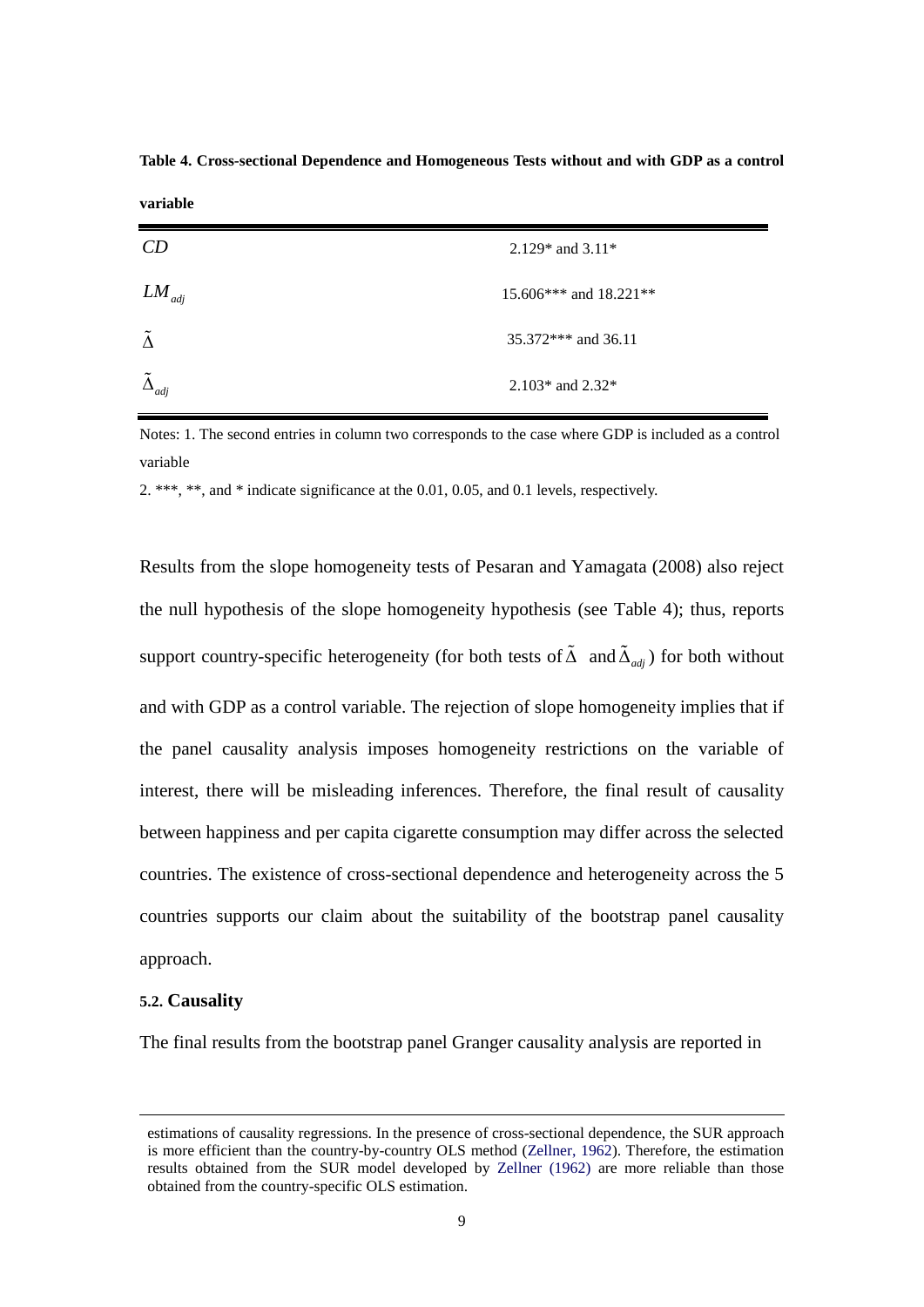| Country              | coefficient | <b>Wald Statistics</b> | <b>Bootstrap Critical Value</b> |       |       |  |
|----------------------|-------------|------------------------|---------------------------------|-------|-------|--|
|                      |             |                        | 10%                             | 5%    | 1%    |  |
| Japan                | 0.029       | 4.508*                 | 3.699                           | 5.357 | 9.125 |  |
| France               | 0.041       | $3.686*$               | 3.476                           | 5.351 | 9.771 |  |
| Germany              | 0.002       | 0.001                  | 3.410                           | 5.126 | 8.579 |  |
| United               | $-0.008$    |                        |                                 |       |       |  |
| Kingdom              |             | 0.762                  | 3.375                           | 4.900 | 7.759 |  |
| <b>United States</b> | 0.006       | 0.170                  | 3.562                           | 5.053 | 8.977 |  |

**Table 5. Cigarette Consumption does not Granger Cause Happiness**

Notes: 1. \*\*\*, \*\*, and \* indicate significance at the 0.01, 0.05 and 0.1 levels, respectively.

2. Bootstrap critical values are obtained from 10,000 replications.

| Country              | coefficient | <b>Wald Statistics</b> | <b>Bootstrap Critical Value</b> |       |       |  |
|----------------------|-------------|------------------------|---------------------------------|-------|-------|--|
|                      |             |                        | 10%                             | 5%    | 1%    |  |
| Japan                | $-0.363$    | 12.924***              | 3.369                           | 5.242 | 8.073 |  |
| France               | $-0.315$    | $9.052***$             | 3.525                           | 4.972 | 7.579 |  |
| Germany              | $-0.092$    | 1.004                  | 3.694                           | 5.142 | 9.636 |  |
| United               | $-0.040$    | 0.079                  | 3.410                           | 4.943 |       |  |
| Kingdom              |             |                        |                                 |       | 9.607 |  |
| <b>United States</b> | 0.027       | 0.232                  | 3.370                           | 4.942 | 8.451 |  |

**Table 6. Happiness does not Granger Cause Cigarette Consumption**

Notes: 1. \*\*\*, \*\*, and \* indicate significance at the 0.01, 0.05 and 0.1 levels, respectively.

2. Bootstrap critical values are obtained from 10,000 replications.

<u>.</u>

Tables 5-6. <sup>6</sup> Results indicate that a feedback between happiness and per capita cigarette consumption exist for both Japan and France (the countries with the most and least cigarette consumption). For the other three countries we find independence between happiness and per capita cigarette consumption. These results indicate no significant relationship exists between happiness and per capita cigarette consumption in these three countries. If we look at the coefficients and sign of both equations (1) and (2) for Japan and France, we find that cigarette consumption did increase the

 $6$  For the bootstrap procedure on how the country specific critical values are generated, interesting readers can refer to Kónya (2006).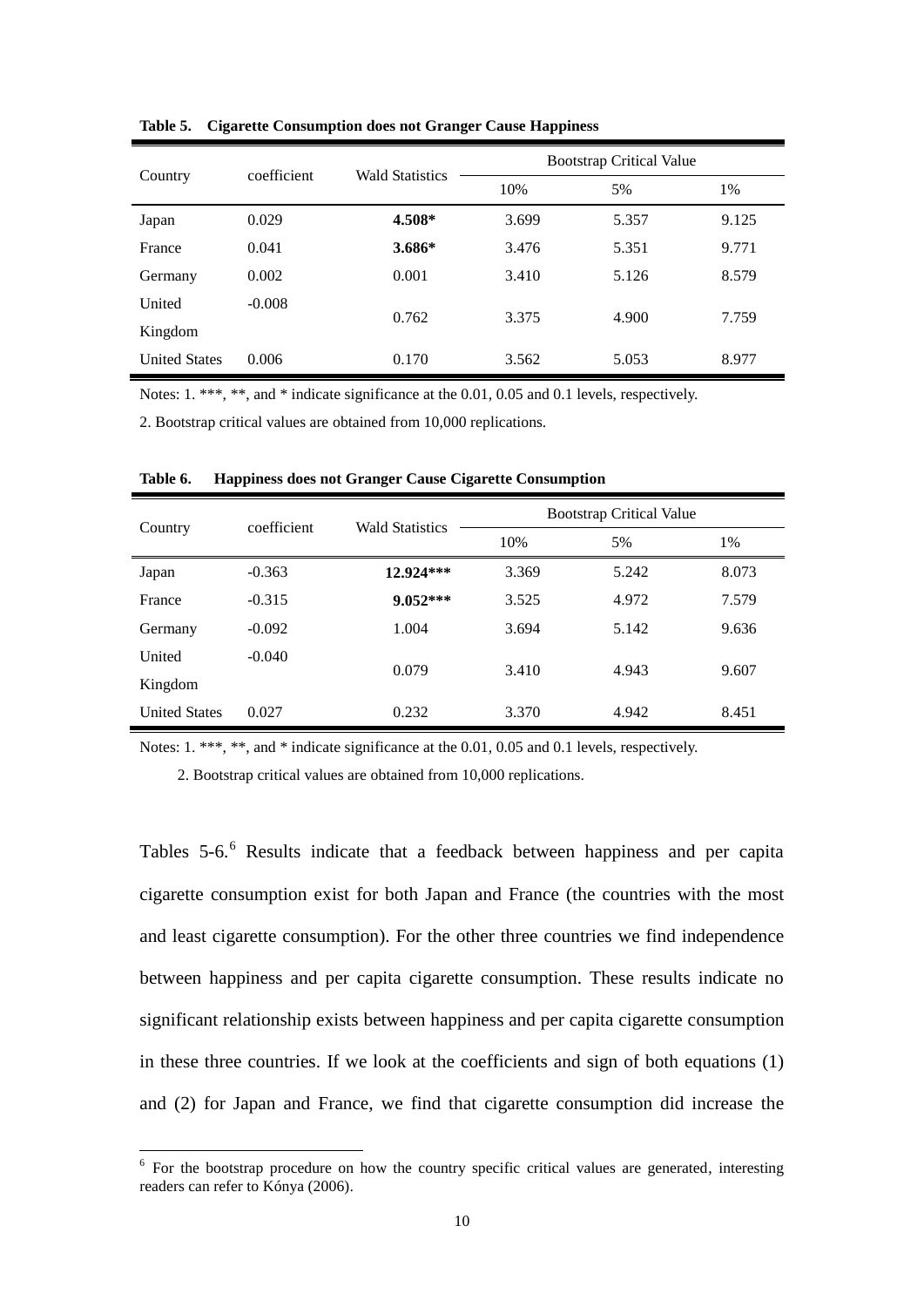happiness of people because the coefficients from equation (2) are significantly positive. This means that smoking can acts as a coping measure when perceived levels of stress increase and make people feel happier after they smoke. On the other hand, if we look at the coefficients from equation (1), they are both significantly. These results indicate that people smoke less when they feel happy. This result is consistent with that of Moore (2009) in that happier smokers tend to smoke less.

# **5.3. Robustness check**

To reduce the omitted variable bias in our analysis we also add per capita real GDP as **Table 7. Cigarette Consumption does not Granger Cause Happiness with GDP as a Control Variable**

| Country              | coefficient | <b>Wald Statistics</b> | <b>Bootstrap Critical Value</b> |       |        |  |
|----------------------|-------------|------------------------|---------------------------------|-------|--------|--|
|                      |             |                        | 10%                             | 5%    | $1\%$  |  |
| Japan                | 0.043       | 1.750                  | 3.620                           | 5.121 | 9.526  |  |
| France               | 0.086       | $6.067**$              | 3.769                           | 5.481 | 9.618  |  |
| Germany              | 0.007       | 0.005                  | 3.751                           | 5.405 | 10.687 |  |
| United               | 0.004       | 0.135                  | 3.592                           | 5.193 | 9.669  |  |
| Kingdom              |             |                        |                                 |       |        |  |
| <b>United States</b> | 0.012       | 0.602                  | 3.485                           | 4.882 | 8.153  |  |

Notes: 1. \*\*\*, \*\*, and \* indicate significance at the 0.01, 0.05 and 0.1 levels, respectively.

2. Bootstrap critical values are obtained from 10,000 replications.

| country              | coefficient | <b>Wald Statistics</b> |       | <b>Bootstrap Critical Value</b> |        |  |
|----------------------|-------------|------------------------|-------|---------------------------------|--------|--|
|                      |             |                        | 10%   | 5%                              | 1%     |  |
| Japan                | $-0.378$    | $12.574***$            | 3.712 | 5.284                           | 9.344  |  |
| France               | $-0.324$    | 14.929***              | 3.672 | 5.376                           | 9.444  |  |
| Germany              | $-0.554$    | 0.324                  | 3.929 | 5.513                           | 10.419 |  |
| United               | $-0.618$    |                        | 4.003 | 5.885                           | 10.418 |  |
| Kingdom              |             | $5.242*$               |       |                                 |        |  |
| <b>United States</b> | $-0.025$    | 0.016                  | 3.677 | 5.311                           | 7.788  |  |

**Table 8. Happiness does not Granger Cause Cigarette Consumption with GDP as a Control Variable**

Notes: 1. \*\*\*, \*\*, and \* indicate significance at the 0.01, 0.05 and 0.1 levels, respectively.

2. Bootstrap critical values are obtained from 10,000 replications.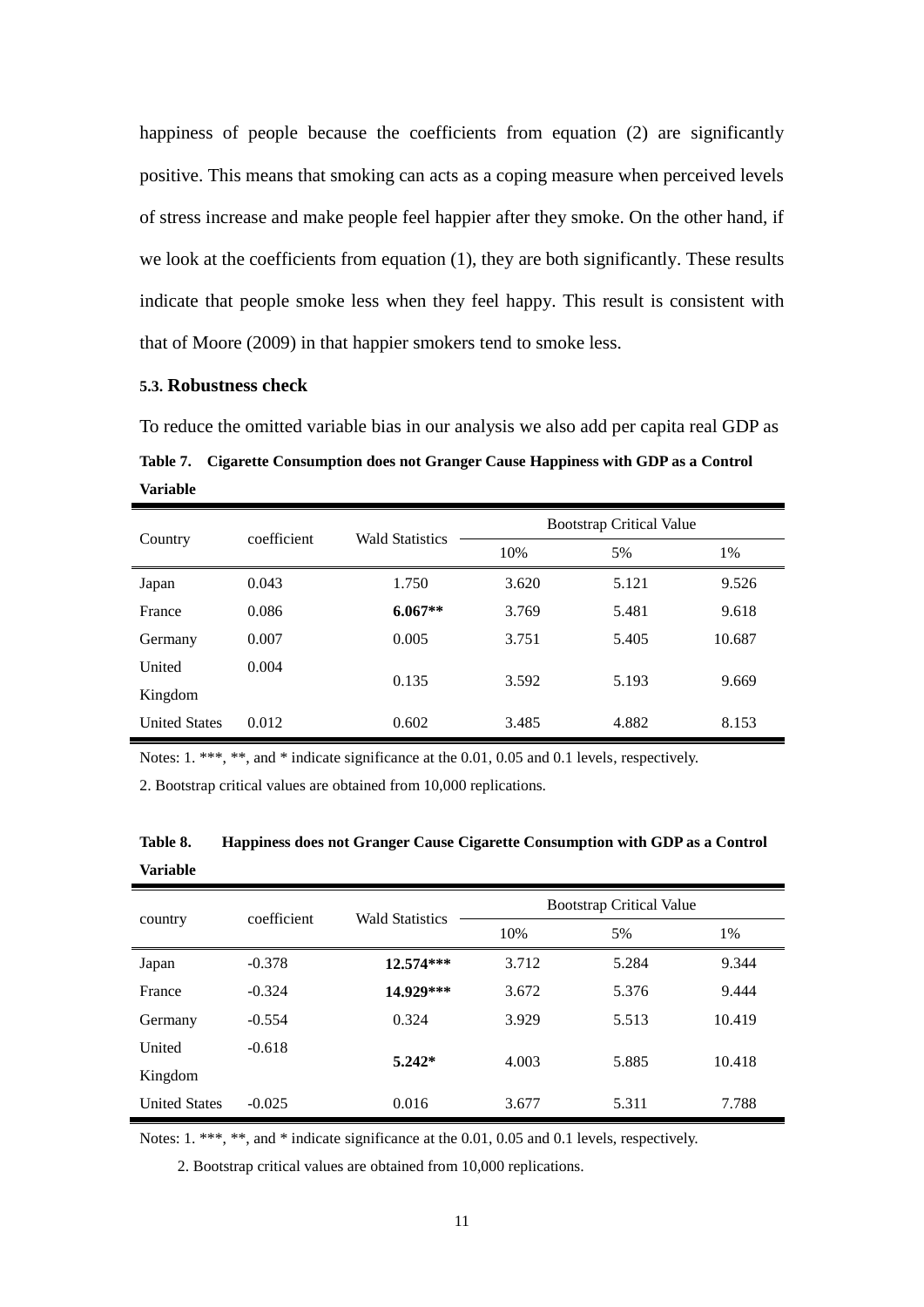a control variable in our study as the relationship between per capita real GDP and happiness is well understood. The results from the bootstrap panel Granger causality analysis are reported in Tables 7-8.

These results indicate that there exists a feedback between happiness and per capita cigarette consumption for France (the country with the least cigarette consumption), one-way Granger causality running from happiness to cigarette consumption for both Japan and the UK, and independence for the other 2 countries namely Germany and the US. If we look at both the coefficients and sign of equation (1) for France, we find that cigarette consumption did increase happiness because we find the coefficients from equation (1) are both significantly positive. On the other hand, if we look at the coefficients from equation (2) for Japan, France and the UK, they are significantly negative. These results indicate that happy people smoke less or people smoke less as they become happier. Of course, our results need to be interpreted with caution because what we find here is an average concept. As pointed out by Shahab and West (2012) that there might exist difference in happiness among smokers, ex-smokers and non- smokers. Future study will be in this direction.

#### **6. Conclusions**

This study tests whether people feel happy after they smoke or happier smokers smoke less using per capita cigarette consumption and happiness index for 5 countries (i.e., Japan, France, Germany, the UK, and the US) over the 1961-2003 period. We apply a recently developed bootstrap panel causality test, proposed by Kónya (2006) to investigate this issue. Empirical results show a feedback for both Japan and France and independence for the other 3 countries. In both Japan and France our results indicate that smoking does make people happy, however, if people feel happy, they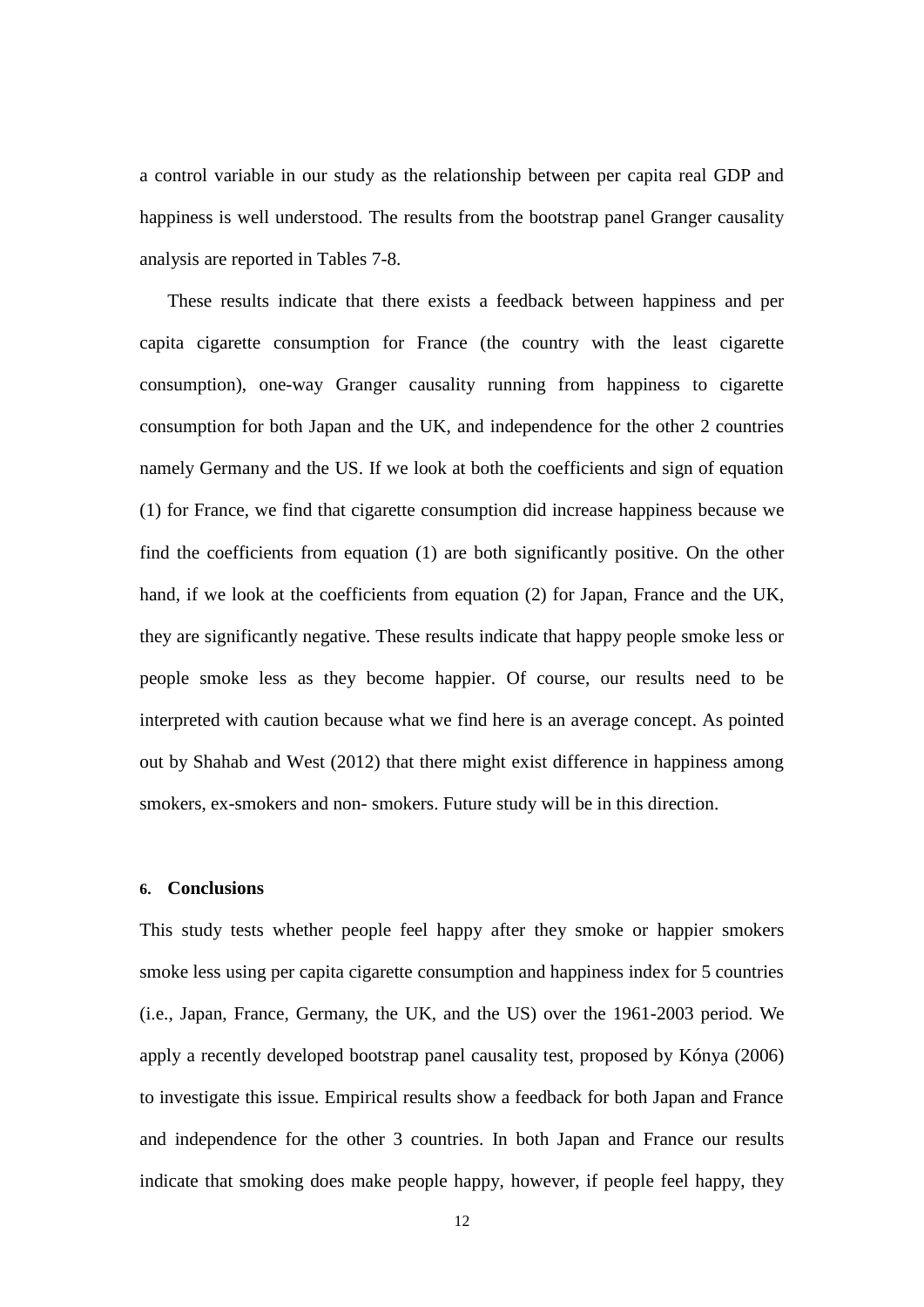reduce their cigarette consumption.

To reduce the omitted variable bias in our analysis we also add per capita real GDP as a control variable in our study. Upon doing this, our empirical results show a feedback effect for France, a one-way Granger causality running from happiness to cigarette consumption for both Japan and the UK, and independence for the other 2 countries. These results indicate smoking does cause people to be happier in France, however, if people are happier they smoke less in Japan, France and the UK. These results are in line with the findings of Anda et al., (1990) in that unhappy smokers are less likely to quit, but are in contrast regarding the direction of causality with the findings of Shabab and West (2012), where the authors found that ex-smokers who have stopped for a year or more are happier (Shabab et al., 2012). In general however, happiness can cut down on smoking.

The differences between the results across the countries suggest that there does not exists a single blanket policy that would work for each of the countries under consideration. In fact, policy makers should carry out careful economic analysis before deciding on a policy stance in terms of smoking, rather than making policy choices based on available information of some other country. For the majority of the countries (i.e. Japan, France and the UK) however, a major policy implication of our study is that to reduce smoking, an important consideration for policymakers should be that they create a happy environment and make people feel happier, since smoking could then automatically be reduced, and thus minimize the widely evidenced health hazards associated with smoking.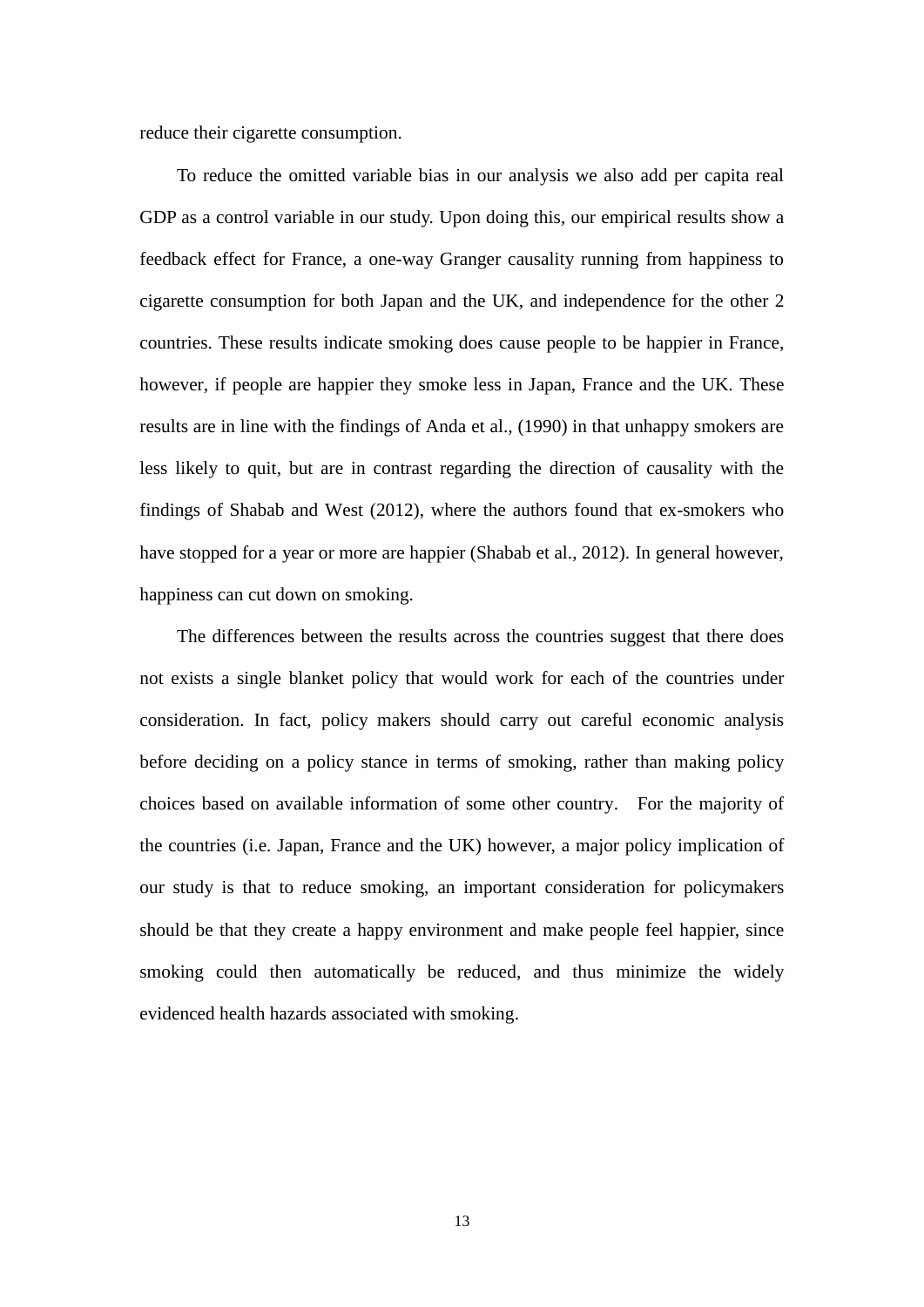## **References**

- Anda, R. F., Williamson, D. F., Escobedo, L. G., Mast, E. E., Giovino, G. A. & Remington, P. L. (1990). Depression and the dynamics of smoking: A national perspective, *Journal of the American Medical Association*, 264, 1541–5.
- Breusch, T. S. & Pagan, A. R. 1980. The Lagrange Multiplier test and its applications to model specification in econometrics. The Review of Economic Studies 47(1), 239-253.
- Budak, J., Goel, R.K., and Nelson, J. (2006). Smoking Prevalence and Antismoking Regulations in Transition Countries, Transition Studies Review, 13(1), 231-248.
- Chaloupka, F. J., Cook, P. J., Manning, W. G., Newhouse, J. P., Novotny, T. E., Shelling, T. C., Townsend, J., Warner, K. E. (1995). Criteria for determining an optimal cigarette tax: the economist's perspective, *Tobacco Control*, 5:380-386
- Chang, T., Lee, C. C., & Chang, C. H. (2014). Does insurance activity promote economic growth? Further evidence based on bootstrap panel Granger causality test. *The European Journal of Finance*, *in press,*  http://dx.doi.org/10.1080/1351847X.2012.757555.
- Covey, L. S., Glassman, A. H. & Stetner, F. (1997). Smokers with a history of depression have a lower likelihood of successfully quitting, and for those who quit, depression is more apt to be a prominent withdrawal symptom, American Journal of Psychiatry, 154, 263–5.
- Fidler, J. A., and West, R. (2011) Enjoyment of smoking and urges to smoke as predictors of attempts and success of attempts to stop smoking: a longitudinal study, Drug and Alcohol Dependence, 115 (1-2), 30-34.
- Goel, R.K. and Nelson, M. (2006). The Effectiveness of Anti-Smoking Legislation: A Review, Journal of Economic Surveys, 20(3), 325-355.
- Goel, R. K. (2007) Costs of Smoking and Attempts to Quit, Applied Economics, 39(7), 853-857.
- Goel, R. K. (2014) Economic stress and cigarette smoking: evidence from the United States, Economic Modelling, 40, 284-289.
- Hurlin, C. (2008). Testing for Granger Non Causality in Heterogeneous Panels, Mimeo. Department of Economics: University of Orleans.
- Kassel, J. D., Stroud, L. R. & Paronis, C. A. (2003). Smoking, stress, and negative affect: Correlation, causation, and context across stages of smoking, *Psychological Bulletin,* 129, 270–304.
- Kónya, L. (2006). Exports and growth: granger causality analysis on OECD countries with a panel data approach. *Economic Modelling*, 23, 978–992.
- Lee, C. G., Ng, P. K., & Lee, C (2013). Short run and long run causalities between